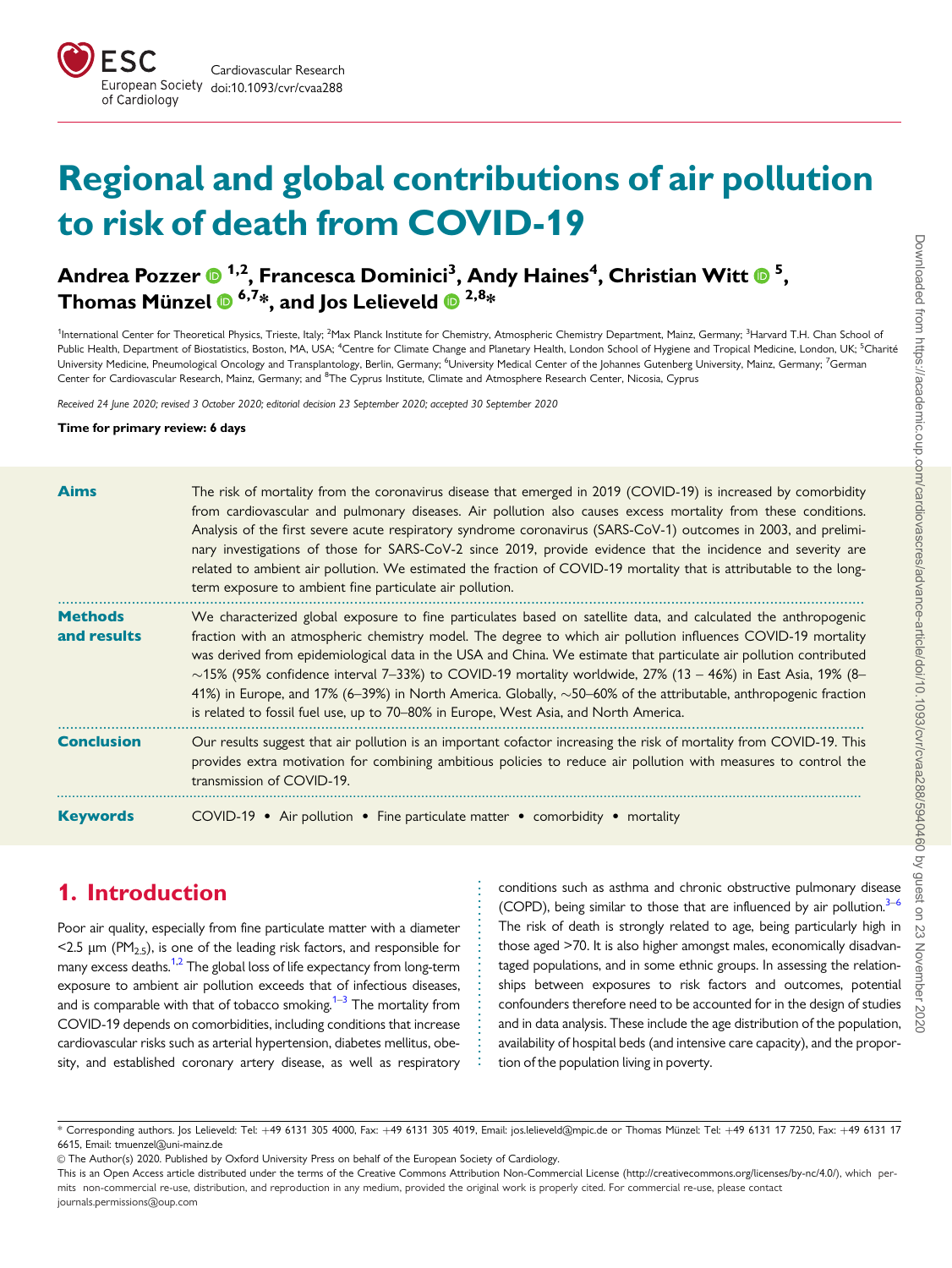<span id="page-1-0"></span>. A recent study, using an ecological design, assessed how environmen-tal influences modify the severity of COVID-19 outcomes in the USA.<sup>[7](#page-5-0)</sup> Potential confounders were identified, and statistical models were used to relate long-term exposure to ambient  $PM<sub>2.5</sub>$  to COVID-19 deaths. The computed mortality rate ratios (MRRs) express the relative increase in COVID-19 deaths for each microgram per cubic meter increment of  $PM<sub>2.5</sub>$  in ambient air. The  $PM<sub>2.5</sub>$  data were derived from satellite and ground-based measurements combined with atmospheric modelling,<sup>[8](#page-5-0)</sup> and the confounders were determined from county-level censuses, homeland infrastructure, and meteorological data. Here we test the assumption that the derived MRRs are representative for the populations of other countries (China) and consider the global impact. In the present study, we apply the MRRs to estimate the excess mortality, i.e. the fraction of COVID-19 deaths that could be avoided if the population were exposed to lower counterfactual air pollution levels without fossil fuelrelated and other anthropogenic emissions. We emphasize that our results are provisional, based on epidemiological data collected up to the third week of June 2020, and a comprehensive evaluation will need to follow after the COVID-19 pandemic.

#### 1.1 SARS and air pollution

In the early 2000s, the first severe acute respiratory syndrome coronavirus (SARS-CoV-1) appeared in China (Guangdong Province). The virus was zoonotic, as it originally developed in bats.<sup>[9](#page-5-0)</sup> The World Health Organization (WHO) reported that it resulted in a SARS epidemic with >[8](#page-5-0)000 cases in 26 countries, mostly in south-east Asia and in Canada.<sup>8</sup> The disease emerged in November 2002 and was contained in July 2003. SARS-CoV-1 and SARS-CoV-2 have many similarities, as their RNA genomes are closely related and the viruses enter the host cells by binding to the same entry receptor angiotensin-converting enzyme 2  $(ACE2).^{10-12}$  About 2–14 days after infection, the systemic symptoms of both diseases are alike, and a similar fraction of patients develops severe symptoms with a mortality rate that increases strongly with advanced age. $13-16$  In China alone,  $>5000$  cases of SARS-CoV-1 were reported, leading to nearly 350 fatalities. Since the exposure to ambient air pollution is associated with respiratory and cardiovascular diseases, it was hypothesized that health outcomes of SARS were aggravated by poor air quality. A study in 2003 corroborated that in parts of China with moderate levels of air pollution, the risk of dying from the disease was >80% higher compared with areas with relatively clean air, while in heavily pol-luted regions the risk was twice as high.<sup>[17](#page-5-0)</sup>

## 1.2 COVID-19 and air pollution

In 2019, the related second virus strain appeared (SARS-CoV-2) in China (Hubei Province), which also developed in bats,<sup>[4](#page-5-0)</sup> causing COVID-19, which grew from an epidemic into a pandemic in the early part of 2020. A Chinese analysis indicated that the risk of symptomatic infection typically increases by  ${\sim}4\%$  for each year of age between 30 and 60, and that the lethality is highest for individuals  $>60$  years.<sup>15</sup>COVID-19 is associated with a combination of respiratory and cardiovascular complications, which may comprise myocardial infarction, heart failure, venous thrombo-embolisms, and increases in biomarkers, $18$  which are also found in connection with high levels of air pollutants.<sup>5</sup> In a recent analysis of 5700 patients hospitalized with COVID-19 in the New York City area, the most common comorbidities were hypertension (57%), obesity (42%), and diabetes  $(34%)$ ,<sup>[19](#page-5-0)</sup> representing cardiovascular risk factors that are also observed in relation to elevated  $PM_{2.5}$  concentrations,<sup>[5,20](#page-5-0)</sup> suggesting additive or synergistic effects on the cardiovascular system. In

addition, advanced age is a strong risk factor for cardiovascular disease, and the effects on immune function may be equally important for COVID-19 susceptibility. The age dependency coincides with that of ex-cess mortality from PM<sub>2.5</sub>.<sup>[3](#page-5-0),[15](#page-5-0)</sup> The COVID-19 mortality rate has been estimated to be  $\sim$ 4% in symptomatic cases, in part because pre-existing conditions such as cardiovascular and respiratory disorders increase the risk[.21](#page-5-0)

Considering the cardiovascular and respiratory health impacts of air pollution, the relationship to COVID-19 mortality is not unexpected. Preliminary studies addressed the influence of air pollution on COVID-19 in different regions. In China, the incidence of COVID-19 was found to be significantly enhanced by  $\mathsf{PM_{2.5}}^{22}$  $\mathsf{PM_{2.5}}^{22}$  $\mathsf{PM_{2.5}}^{22}$  while a correlation between ambient  $PM_{2.5}$  and the mortality rate was also established.<sup>[23](#page-5-0)</sup> In Italy, it was found that the high pollution concentrations that are typical for the Po valley, especially in the Lombardy region of which Milan is the capital, were associated with a high mortality rate. $24$  As mentioned above, in the USA the severity of COVID-19 outcomes was linked to  $PM<sub>2.5</sub>$  exposure, making use of Medicare data for >60 million people and nationwide air quality measurements.<sup>[7](#page-5-0)</sup> Data were collected for 98% of the population in 3087 of the total number of 3142 counties, of which  ${\sim}42\%$  had reported COVID-19 deaths up to the third week of April 2020. The death counts relied on data from the Coronavirus Resource Center of the Johns Hopkins University.<sup>[25](#page-5-0)</sup> The study accounted for 20 potential confounding factors including population size, age distribution, population density, time period since the beginning of the outbreak, time elapsed since the home confinements, hospital beds, number of individuals tested, meteorological conditions, and socioeconomic and risk factors such as obesity and smoking.<sup>7</sup> The results showed significant overlap between the causes of death in COVID-19 patients and those that lead to mortality from  $PM<sub>2.5</sub>$ . The MRR, i.e. the percentage increase of COVID-19 mortality risk per  $\mu$ g/m<sup>3</sup> increase of exposure to PM<sub>2.5</sub>, was found to be  $8\%$ , with a 95% confidence interval of 2–15%.<sup>7</sup> The calculations are continually updated based on the most recent data (up to 18 June at the time of writing), showing no significant changes in the MRR in the preceding 4 months.

# 2. Methods

#### 2.1 Global model and data

We applied a global atmospheric chemistry general circulation model (EMAC) which comprehensively simulates atmospheric chemical and meteorological processes and interactions with the oceans and the biosphere, in the same set-up as in recent studies on climate change, air pollution, and pub-lic health.<sup>[3,26](#page-5-0)</sup> In addition to the standard simulation, we performed two sensitivity calculations: (i) with fossil fuel-related emissions removed and (ii) with all anthropogenic emissions removed. The model results were used to estimate the ratio of fine particulates in simulation (i) and (ii) and the standard simulation. The annual atmospheric near-surface  $PM<sub>2.5</sub>$  concentrations were taken from model-integrated satellite data, for the year  $2019$ .<sup>[8,27](#page-5-0)</sup> The horizontal resolution is 0.01 by 0.01 degrees, corresponding to a grid size of  ${\sim}1$ km  $\times$  1 km. The near-surface concentrations of PM<sub>2.5</sub> for fossil fuel-related and all anthropogenic emissions are estimated by scaling this data set to the ratios (i) and (ii) obtained with the EMAC model simulations.

## 2.2 Relative risk

. . . . . . . . . . . . . . . . . . . . . . . . . . . . . . . . . . . . . . . . . . . . . . . . . . . . . . . . . . . . . . . . . . . . . . . . . . . . . . . . . . . . . . . . . . . . . . . . . . . . . . . . . . . . . . . . . . . . . . . . . . . . . . . . . . . . . . . . . . . . . . . . . . . . . . . . . . . . . . . . . . . . . . . . . . . . . . . . . .

To estimate the relative risk (RR or hazard ratio) of excess COVID-19 mortality from the long-term exposure to air pollution, we used the exposure– response function of the WHO,<sup>28</sup>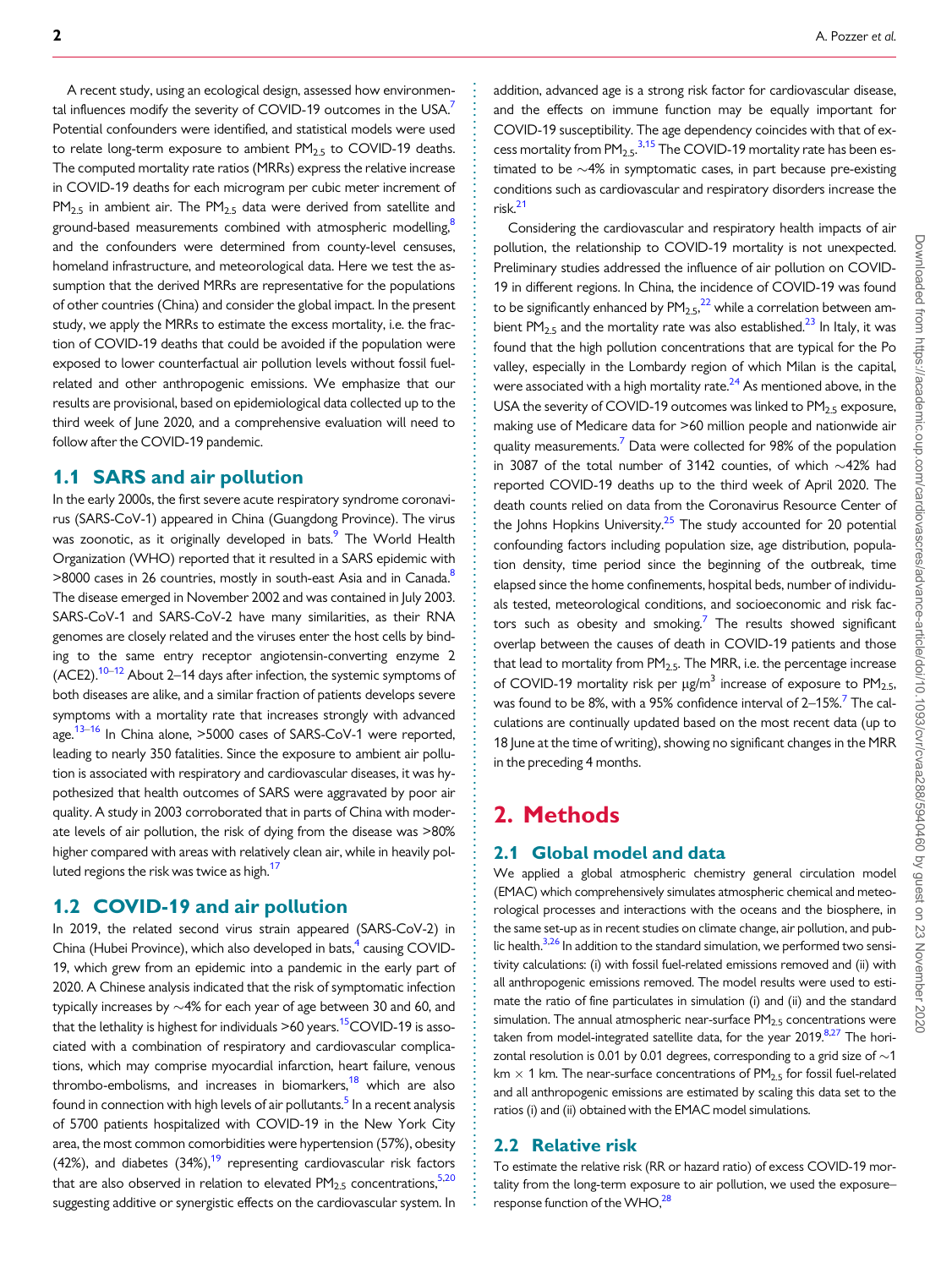$$
RR = \left(\frac{X+1}{X_0+1}\right)^{\beta},
$$

<span id="page-2-0"></span>RR is a function of the concentration of air pollutants, which specifies annual average exposure dependent on location (grid cell) derived from the data mentioned above. X is the pollutant (PM<sub>2.5</sub>) and  $X_0$  is the pollutant threshold concentration below which exposure does not have implications for public health. Both  $\beta$  and  $X_0$  are estimated by fitting to data from the literature with a least square method (Figure 1). We adopted the threshold  $PM<sub>2.5</sub>$ concentration  $(X_0)$  from Burnett et al.<sup>[2](#page-5-0)</sup> (i.e.  $\leq$  2.4  $\mu$ g/m<sup>3</sup> PM<sub>2.5</sub>), forcing the curve fitting into this range. We tested different exposure–response functions, e.g. of Burnett et al., $^2$  $^2$  and values for  $\mathsf{X}_0$ , and find that the results are not sensitive to these assumptions.

Because the COVID-19 mortality rate ratio due to air pollution, based on data in the USA alone, $\frac{7}{1}$  $\frac{7}{1}$  $\frac{7}{1}$  may not represent countries with very high fine particle concentrations (associated with a lack of observations in such regions), we investigated the effect of including data from the enhanced mortality rate derived for the Chinese SARS epidemic in 2003.<sup>[17](#page-5-0)</sup> We make the assumption that SARS and COVID-19 mortality are similarly affected by long-term exposure to air pollution. Since the analysis for SARS was based on the Chinese Air Pollution Index (API), we converted the API to  $PM<sub>2.5</sub>$  concentrations fol-lowing empirical relationships from the literature.<sup>[29,30](#page-5-0)</sup> The large uncertainty range in the fitting function to a large degree derives from those in these relationships (black squares and ranges in Figure 1). In spite of uncertainties, the curves for the USA only and those that include the Chinese results are almost identical, providing confidence in the function derived for conditions in the USA only.

## 2.3 Attributable fraction

We calculated RR globally using  $PM<sub>2.5</sub>$  distributions calculated under the standard scenario. The attributable fraction (AF) of COVID-19 mortality to air pollution is calculated from the RR by  $AF = 1 - 1/RR$ . From the globally distributed, gridded AFs, we aggregated into regional and country-level AFs, weighted according to the population density, in order to account for the varying population distributions within regions and countries. The population data for the year 2020 were obtained from the NASA Socioeconomic Data and Applications Center (SEDAC), hosted by the Columbia University Center for International Earth Science Information Network (CIESIN).<sup>[31](#page-5-0)</sup> Our definition of AF does not imply a direct cause–effect relationship between air pollution and COVID-19 mortality (although it is possible). Instead it refers to relationships between the two, direct and indirect, i.e. by aggravating comorbidities that could lead to fatal health outcomes of the virus infection.

# 3. Results

# 3.1 Attribution of COVID-19 mortality

To estimate the AF from exposure to ambient  $PM_{2.5}$  to COVID-19 mortality, we used the epidemiological data from the USA (red curve in Figure 1). The chronic exposure to  $PM<sub>2.5</sub>$  in the years prior to the COVID-19 outbreak was estimated on the basis of satellite observations over the year 2019. The anthropogenic and fossil fuel-related fractions were calculated with the global EMAC model. Here we focus on anthropogenic and fossil fuel-related  $PM<sub>2.5</sub>$  to determine the impact of poten-tially avoidable air pollution on COVID-19 mortality. Figure [2](#page-3-0) and Table [1](#page-4-0) present the average fractions of COVID-19 mortality attributed to the exposure to  $PM<sub>2.5</sub>$  pollution, both globally and regionally. [Table S1](https://academic.oup.com/cardiovascres/article-lookup/doi/10.1093/cvr/cvaa288#supplementary-data) (available as [Supplementary material online\)](https://academic.oup.com/cardiovascres/article-lookup/doi/10.1093/cvr/cvaa288#supplementary-data) lists the results for all countries. To account for the different population distributions within countries, e.g. between rural and urban areas, the averages have been weighted accordingly.



Figure I Exposure-response dependencies, based on a log-normal relationship<sup>28</sup>. The relative risk (or hazard ratio), from which the attributable fraction has been derived, is based on mortality rate ratios attributed to air pollution in the COVID-19 pandemic $^7$  and the SARS epidemic<sup>17</sup>, indicated by the black bullet and squares, respectively. The triangle represents the threshold concentration below which  $PM_{2.5}$ does not have health implications<sup>2</sup>. The red curves depict the function fitted to the data from COVID-19 in the USA only<sup>7</sup>, plus the threshold $2$  (triangle and bullet). The blue curves depict the function fitted to all data $27,17$ . The colored ranges show the 95% confidence intervals, which are wider after including the SARS-related results (blue), mostly due to uncertainty from converting Chinese API's into PM<sub>2</sub> sconcentrations (black squares).

In regions with strict air quality standards and relatively low levels of air pollution, such as Australia, the attributable fraction by human-made air pollution to COVID-19 mortality is found to be a few percent only. Relatively high fractions occur in parts of east Asia ( $\sim$ 35%), central Europe ( $\sim$ 25%), and eastern USA ( $\sim$ 25%). The country-level contribution to COVID-19 that we find for China, i.e. 27% (95% confidence interval 13 – 47%), agrees well with that found for the SARS epidemic in 2003.<sup>17</sup> The largest country-average fractions are found in the Czech Republic, Poland, China, North Korea, Slovakia, Austria, Belarus, and Germany, all above 25% [\(Supplementary material,](https://academic.oup.com/cardiovascres/article-lookup/doi/10.1093/cvr/cvaa288#supplementary-data) Table S1). Globally, anthropogenic air pollution contributes  ${\sim}15\%$  (7 – 33%) to COVID-19 mortality, which could have been largely prevented, for example by adopting the air quality regulations applied in Australia (annual  $PM<sub>2.5</sub>$  limit of 8  $\mu$ g/m $^3$ ). The global mean contribution of fossil fuel use to the anthropogenic fraction is  ${\sim}56\%$ , being highest in North America (83%), West Asia (75%), and Europe (68%) (Table [1](#page-4-0)).

# 4. Discussion

. . . . . . . . . . . . . . . . . . . . . . . . . . . . . . . . . . . . . . . . . . . . . . . . . . . . . . . . . . . . . . . . . . . . . . . . . . . . . . . . .

## 4.1 Pathophysiological aspects

Both the air pollutant  $PM<sub>2.5</sub>$  and the SARS-CoV-2 virus enter the lungs via the bronchial system (portal organ), with potential systemic health impacts through the blood circulation. Both  $PM<sub>2.5</sub>$  and SARS-CoV-2 cause vascular endothelial dysfunction, oxidative stress, inflammatory responses, thrombosis, and an increase in immune cells.<sup>32–[36](#page-6-0)</sup> The SARS-CoV-2 infection facilitates the induction of endothelial inflammation in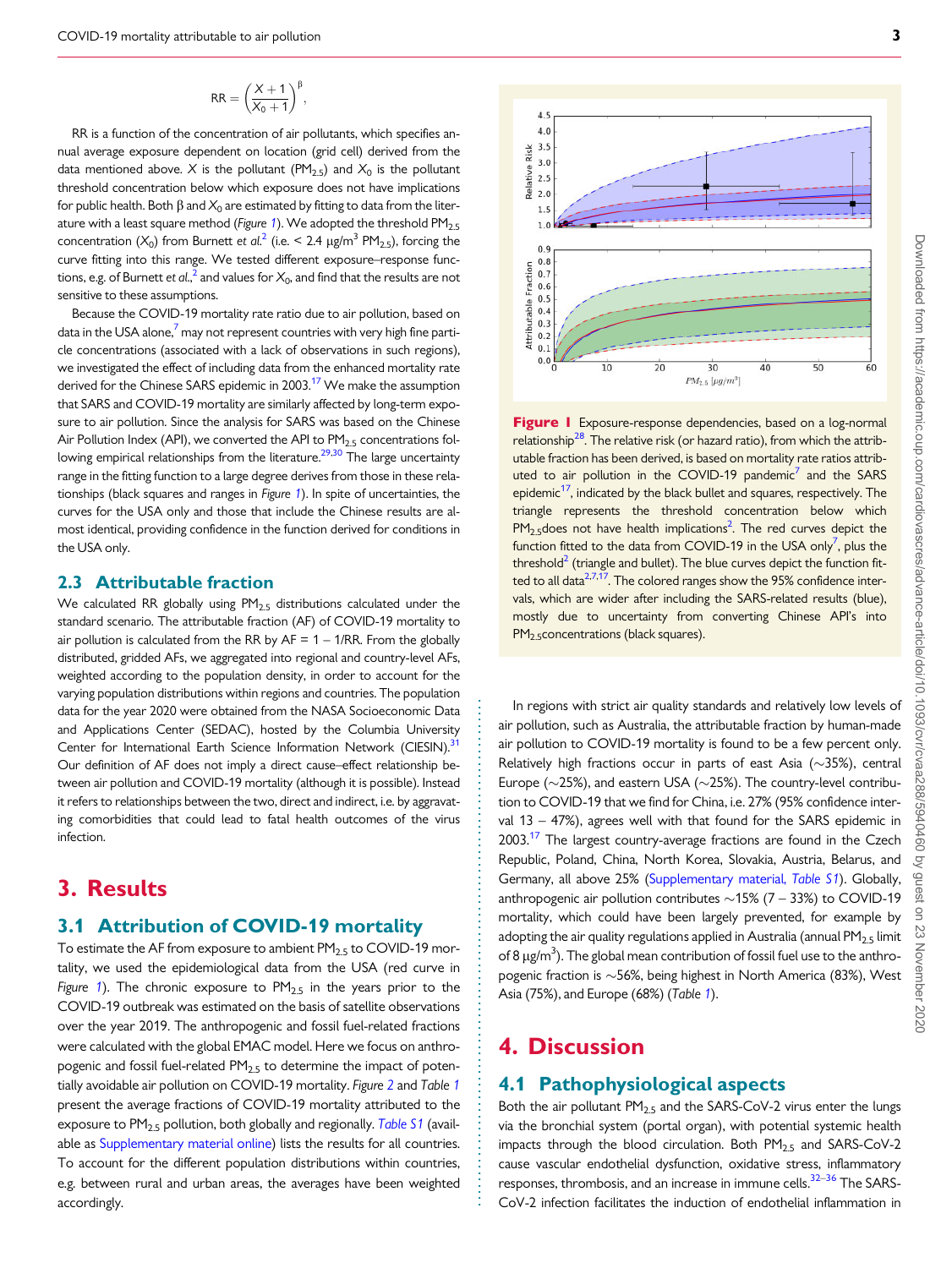<span id="page-3-0"></span>

Figure 2 Estimated percentages of COVID-19 mortality attributed to air pollution from all anthropogenic sources (top), and from fossil fuel use only (bottom). The regions with high attributable fractions coincide with high levels of air pollution. The mapped results account for population density, thus reflecting population weighted exposure to PM<sub>2.5</sub>.

. . . . . . . . . . . . . . . . . . . . . . . . . . . . . . . . . . . . . . . . . . . . . . .

several organs as a direct consequence of viral cytotoxic effects and the host inflammatory response, which can aggravate pre-existing chronic respiratory and vascular (coronary) dysfunction, and cause lung injury by alveolar damage, as well as stroke and myocardial infarction by inducing plaque rupture.<sup>[37](#page-6-0)</sup> Potential common pathophysiological mechanisms of increased risk thus relate to endothelial injury<sup>33,[38](#page-6-0)</sup> and pathways that regulate immune function.<sup>39,40</sup> Further, there are strong indications of increased susceptibility to viral infections from exposure to air pollution[.41–46](#page-6-0)

Lung injuries, including the life-threatening acute respiratory distress syndrome and respiratory failure, as well as acute coronary syndrome, arrhythmia, myocarditis, and heart failure, were shown to be clinically dominant, leading to critical complications of COVID-19.<sup>47,48</sup> Recent studies in China, the USA, as well as Europe indicate that patients with cardiovascular risk factors or established cardiovascular disease and other comorbid conditions are predisposed to myocardial injury during

the course of COVID-19.<sup>19,[46,49](#page-6-0)–[52](#page-6-0)</sup> From the available information, it thus follows that air pollution-induced inflammation leads to greater vulnerability and less resiliency, and the pre-conditions increase the host vulnerability. Air pollution causes adverse events through myocardial infarction and stroke, and it is an additional factor capable of increasing blood pressure, while there is emerging evidence for a link with type 2 diabetes and a possible contribution to obesity and enhanced insulin resis-tance.<sup>[36](#page-6-0)</sup> Bronchopulmonary and cardiovascular pre-conditions, including hypertension, diabetes, coronary artery disease, cardiomyopathy, asthma, COPD, and acute lower respiratory illness, all negatively influenced by air pollution, lead to a substantially higher mortality risk in COVID-19. Furthermore, it seems likely that fine particulates prolong the atmospheric lifetime of infectious viruses, thus favouring transmission.<sup>53</sup> It is possible that future research will reveal additional pathways that mediate the relationship between air pollution and the risk of death from COVID-19.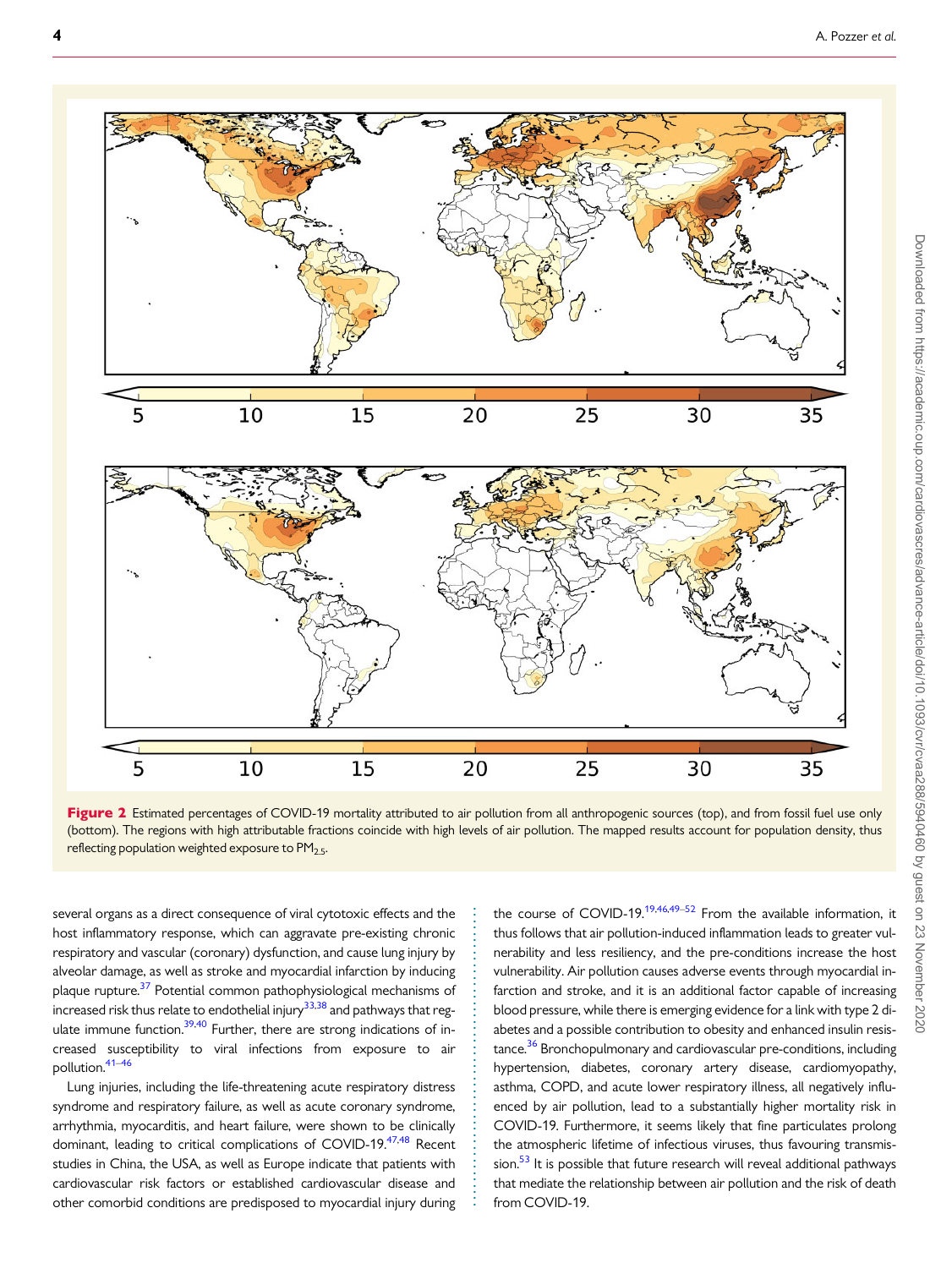| Region        | <b>Population (million)</b> | <b>COVID-19</b> mortality fraction attributed to air pollution $(\%)$ |                             |
|---------------|-----------------------------|-----------------------------------------------------------------------|-----------------------------|
|               |                             | <b>Fossil fuel-related emissions</b>                                  | All anthropogenic emissions |
| Europe        | 628                         | $13(6-33)$                                                            | $19(8-41)$                  |
| Africa        | 1345                        | $2(1-19)$                                                             | $7(3-25)$                   |
| West Asia     | 627                         | $6(3-25)$                                                             | $8(4-27)$                   |
| South Asia    | 2565                        | $7(3-22)$                                                             | $15(8-31)$                  |
| East Asia     | 1685                        | $15(8-32)$                                                            | $27(13-46)$                 |
| North America | 525                         | $14(6-36)$                                                            | $17(6-39)$                  |
| South America | 547                         | $3(1-23)$                                                             | $9(4-30)$                   |
| Oceania       | 28                          | $1(0-20)$                                                             | $3(1-23)$                   |
| World         | 7950                        | $8(4-25)$                                                             | $15(7-33)$                  |

<span id="page-4-0"></span>Table 1 Regional percentages of COVID-19 mortality attributed to fossil fuel-related and all anthropogenic sources of air pollution

The 95% confidence levels are given in parentheses.

# . 4.2 Limitations

Our results indicate that the long-term exposure to high levels of fine particulate matter is a significant cofactor that influences the severity of COVID-19 outcomes. Since  $PM<sub>2.5</sub>$  in China and the USA, from which epidemiological data have been used, is dominated by anthropogenic sources that are potentially preventable, we focus our analysis on this fraction of  $PM<sub>2.5</sub>$ . The good agreement of our results for the USA and China is in line with recent studies, showing that the association between air pollution and excess mortality is valid for many different countries. $2.55$  $2.55$ Nevertheless, the calculations of RRs (hazard ratios) and the AF to mortality rely on the use of data from an ecological study design that has limitations, even though 19 county-level variables and one state-level variable, some of which are more important than air pollution, were considered as potential confounders in the analysis—and the  $PM<sub>2.5</sub>$  expo-sure data have been extensively cross-validated.<sup>[7](#page-5-0)</sup> However, we acknowledge that residual confounding cannot be excluded. While cross-sectional ecological studies do not allow conclusions about cause– effect relationships, the biological mechanisms of air pollution-related disorders, acting as comorbidities in COVID-19, are well docu-mented.<sup>[56,57](#page-6-0)</sup> Recent studies in England and The Netherlands corroborate the positive relationships between air pollution and the number of COVID-19 cases, hospital admissions, and mortality.<sup>[58](#page-6-0)–[60](#page-6-0)</sup> The reported MRRs for  $PM_{2.5}$  range from 1–7% to 13–21% (we applied 2–15%), which confirms the significant role of air pollution but emphasizes the large uncertainty ranges. Furthermore, our approach is likely to realistically approximate the contribution of fossil fuels and other anthropogenic sources to the total excess deaths through long-term ambient  $PM<sub>2.5</sub>$  air pollution exposure.

We reiterate that the data used for China are associated with substantial uncertainty, and underly the assumption that comorbidity and mortality from air pollution in COVID-19 are the same as in SARS. Nonetheless, using these data does not change the results, providing confidence in the robustness of our findings. We emphasize that the data relevant to the present study are from upper-middle and highincome countries, and the representativeness of our results for lowincome countries may be limited, and uncertainties are likely to exceed the 95% confidence intervals. It is expected that in countries with high levels of aeolian dust, e.g. in Africa and West Asia,  $PM_{2.5}$  pollution is also a cofactor but with less contribution from human activities. Household air pollution is also likely to be important, being of particular relevance in

low-income countries.<sup>61</sup> It will be critical to collect epidemiological evidence from many regions with different socio-economic and environmental conditions, to support analyses of the COVID-19 pandemic and investigate the role of environmental factors. The uncertainty ranges that accompany our results are considerable but, taking into account the biological plausibility of the relationship and the strong evidence of the impact of air pollution on conditions that are known to increase COVID-19 mortality, they can nevertheless inform policy decisions.

# 4.3 Short- and long-term health impacts

A new, though preliminary, finding of the present study is that a significant fraction of worldwide COVID-19 mortality is attributable to anthropogenic air pollution, of which  ${\sim}50$  – 60% is related to fossil fuel use  $(\sim$  70 – 80% in Europe, West Asia, and North America). This represents potentially avoidable, excess mortality. The links between economic activity, traffic, energy use, and public health have been illustrated by the strong reduction of air pollution in many locations during the lockdown measures.<sup>62,[63](#page-6-0)</sup> There is ample evidence for a relationship between shortterm exposure to  $PM<sub>2.5</sub>$  and adverse health effects, including excess mortality from cardiovascular and respiratory diseases.<sup>[55](#page-6-0)</sup> While it is in principle possible to disentangle the acute from the chronic outcomes from short- and long-term exposure to air pollution,  $64$  at this stage it is difficult to make that distinction for  $PM<sub>2.5</sub>$ -induced comorbidity and mortality from COVID-19. Generally, short-term associations between air pollution and mortality are substantially less than those from long-term exposure, due to the more persistent, cumulative effects from the latter.<sup>65</sup> By relating air pollution anomalies to short-term health outcomes during the COVID-19-induced societal lockdown, it was found that in China alone >4600 excess deaths may have been avoided. $62$  This can be viewed as a health co-benefit from the containment measures, which may reduce air pollution-induced COVID-19 mortality. Such benefits could also be achieved after the COVID-19 lockdown. Both perspectives of air pollution during the pandemic underscore the important role of fossil fuel-related and other anthropogenic emissions.

## 4.3 Future directions

. . . . . . . . . . . . . . . . . . . . . . . . . . . . . . . . . . . . . . . . . . . . . . . . . . . . . . . . . . . . . . . . . . . . . . . . . . . . . . . . . . . . . . . . . . . . . . . . . . . . . . . . . . . . . . . . . . . . . . . . . . .

Our results suggest the potential for substantial benefits from reducing air pollution exposure even at relatively low  $PM<sub>2.5</sub>$  levels. Refinement of the exposure–response relationship and reducing uncertainties will require additional data analyses, including from large cohort studies as the COVID-19 pandemic evolves, but may appear too late to guide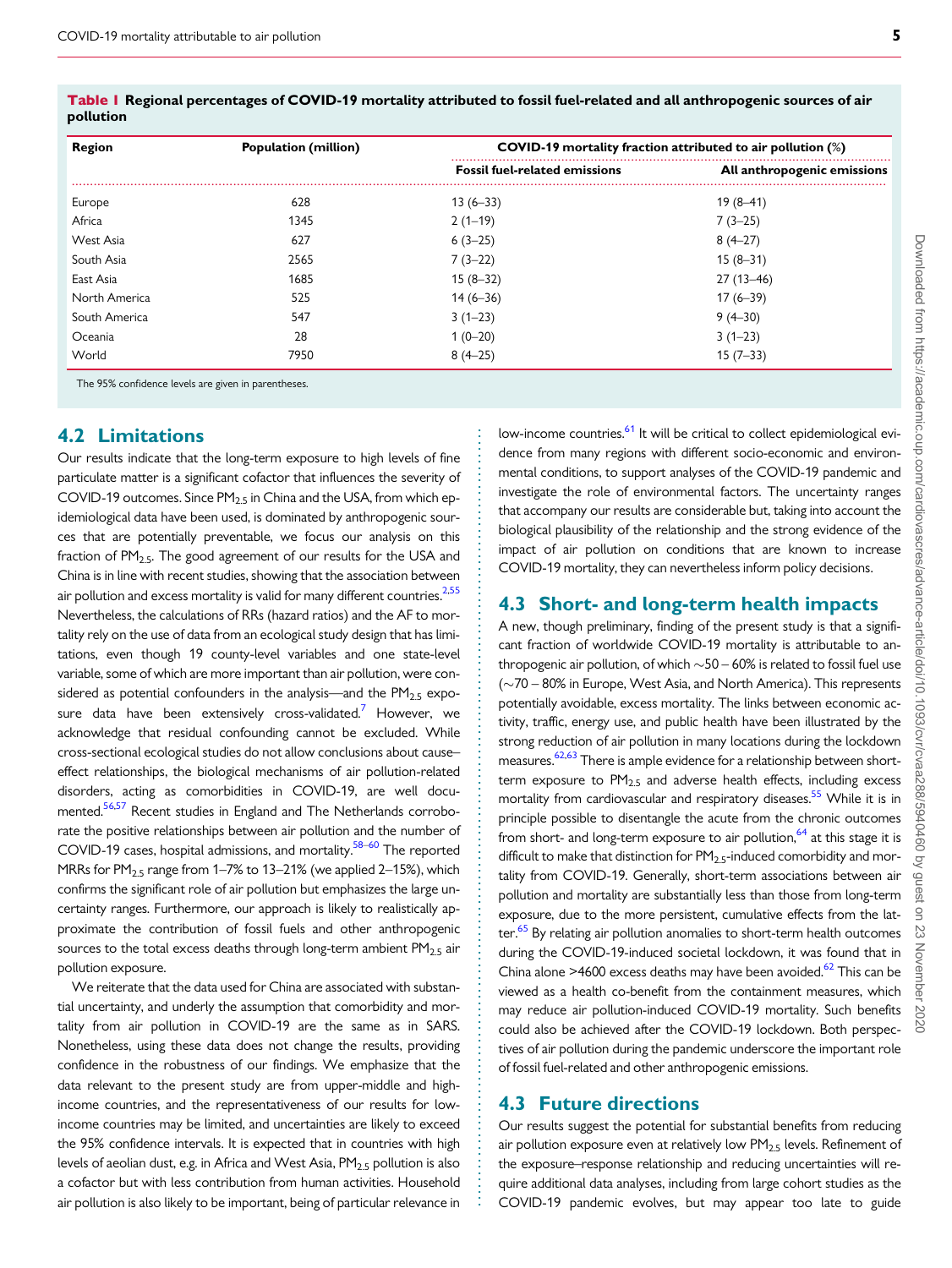<span id="page-5-0"></span>thropogenic emissions, which cause both air pollution and climate change, needs to be accelerated. The pandemic ends with the vaccination of the population or with herd immunity through extensive infection of the population. However, there are no vaccines against poor air quality and climate change. The remedy is to mitigate emissions. The transition to a green economy with clean, renewable energy sources will further both environmental and public health locally through improved air quality and globally by limiting climate change.

# Supplementary material

[Supplementary material](https://academic.oup.com/cardiovascres/article-lookup/doi/10.1093/cvr/cvaa288#supplementary-data) is available at Cardiovascular Reseach online.

## Funding

We thank the Mainz Heart Foundation for continuous support. T.M. is the principal investigator of the DZHK (German Center for Cardiovascular Research), Partner Site Rhine-Main, Mainz, Germany.

Conflict of interest: none declared.

#### Data availability

The data underlying this article will be shared upon reasonable request to the corresponding author.

#### References

- [1](#page-0-0). Cohen AJ, Brauer M, Burnett R, Anderson HR, Frostad J, Estep K, Balakrishnan K, Brunekreef B, Dandona L, Dandona R, Feigin V, Freedman G, Hubbell B, Jobling A, Kan H, Knibbs L, Liu Y, Martin R, Morawska L, Pope CA 3rd, Shin H, Straif K, Shaddick G, Thomas M, van Dingenen R, van Donkelaar A, Vos T, Murray CJL, Forouzanfar MH. Estimates and 25-year trends of the global burden of disease attributable to ambient air pollution: an analysis of data from the Global Burden of Diseases Study 2015. Lancet 2017;389:1907–1918.
- [2](#page-0-0). Burnett R, Chen H, Szyszkowicz M, Fann N, Hubbell B, Pope CA, Apte JS, Brauer M, Cohen A, Weichenthal S, Coggins J, Di Q, Brunekreef B, Frostad J, Lim SS, Kan H, Walker KD, Thurston GD, Hayes RB, Lim CC, Turner MC, Jerrett M, Krewski D, Gapstur SM, Diver WR, Ostro B, Goldberg D, Crouse DL, Martin RV, Peters P, Pinault L, Tjepkema M, van Donkelaar A, Villeneuve PJ, Miller AB, Yin P, Zhou M, Wang L, Janssen NAH, Marra M, Atkinson RW, Tsang H, Quoc Thach T, Cannon JB, Allen RT, Hart JE, Laden F, Cesaroni G, Forastiere F, Weinmayr G, Jaensch A, Nagel G, Concin H, Spadaro JV. Global estimates of mortality associated with long-term exposure to outdoor fine particulate matter. Proc Natl Acad Sci USA 2018;115: 9592–9597.
- [3](#page-1-0). Lelieveld J, Pozzer A, Pöschl U, Fnais M, Haines A, Münzel, T. Comparison of mortality from ambient air pollution with other risk factors: a worldwide perspective. Cardiov Res 2020;doi: 10.1093/cvr/cvaa025.
- [4](#page-1-0). World Health Organization. Report of the WHO–China Joint Mission on Coronavirus Disease 2019 (COVID-19). Geneva: WHO; 2020.
- [5](#page-1-0). Miller MR. Oxidative stress and the cardiovascular effects of air pollution. Free Radic Biol Med 2020;151:69–87.
- 6. Williamson EJ, Walker AJ, Bhaskaran K, Bacon S, Bates C, Morton CE, Curtis HJ, Mehrkar A, Evans D, Inglesby, P, Cockburn J, McDonald HI, MacKenna B, Tomlinson L, Douglas IJ, Rentsch RT, Mathur R, Wong AYS, Grieve R, Harrison D, Forbes H, Schultze, A, Croker R, Parry J, Hester F, Harper S, Perera R, Evans SJW, Smeeth L, Goldacre B. Factors associated with COVID-19-related death using OpenSAFELY. Nature 2020;584:430–436.
- [7](#page-1-0). Wu X, Nethery RC, Sabath MB, Braun D, Dominici F. Exposure to air pollution and COVID-19 mortality in the United States. MedRxiv 2020; doi: 10.1101/2020.04. 05.20054502.
- [8](#page-1-0). van Donkelaar A, Martin RV, Li C., Burnett RT. Regional estimates of chemical composition of fine particulate matter using a combined geoscience-statistical method with information from satellites, models, and monitors. Environ Sci Technol 2019;53: 2595-2611.
- [9](#page-1-0). World Health Organization. SARS (Severe Acute Respiratory Syndrome) Disease Information. Geneva: WHO; 2020.<https://www.who.int/ith/diseases/sars/en/>

. . . . . . . . . . . . . . . . . . . . . . . . . . . . . . . . . . . . . . . . . . . . . . . . . . . . . . . . . . . . . . . . . . . . . . . . . . . . . . . . . . . . . . . . . . . . . . . . . . . . . . . . . . . . . . . . . . . . . . . . . . . . . . . . . . . . . . . . . . . . . . . . . . . . . . . . . . . . . . . . . . . .

- 10. Shang J, Wan Y, Luo C, Ye G, Geng Q, Auerbach A, Li F. Cell entry mechanisms of SARS-CoV-2. Proc Natl Acad Sci USA 2020;117:11727–11734.
- 11. Li Y, Liu B, Cui J, Wang Z, Shen Y, Xu Y, Yao K, Guan Y. Similarities and evolutionary relationships of COVID-19 and related viruses. arXiv 2020;2020030316 (doi: 10.20944/preprints202003.0316.v1).
- 12. Zhou P, Yang XL, Wang XG, Hu B, Zhang L, Zhang W, Si HR, Zhu Y, Li B, Huang CL, Chen HD, Chen J, Luo Y, Guo H, Jiang RD, Liu MQ, Chen Y, Shen XR, Wang X, Zheng XS, Zhao K, Chen QJ, Deng F, Liu LL, Yan B, Zhan FX, Wang YY, Xiao GF, Shi ZL. A pneumonia outbreak associated with a new coronavirus of probable bat origin. Nature 2020;579:270–273.
- 13. Chan-Yeun M, Xu R-H. SARS: epidemiology. Respiration 2003;8:S9–S14.
- 14. Yang M, Li CK, Li K, Hon KLE, Ng MHL, Chan PKS, Fok TF. Hematological findings in SARS patients and possible mechanisms (Review). Int J Mol Med 2004;14:311–315
- [15.](#page-1-0) Wu JT, Leung K, Bushman M, Kishore N, Niehus R, de Salazar PM, Cowling BJ, Lipsitch M, Leung GM, Estimating clinical severity of COVID-19 from the transmission dynamics in Wuhan, China. Nat Med 2020;26:506–510.
- 16. Tian S, Hu N, Lou J, Chen K, Kang X, Xiang Z, Chen H, Wang D, Liu N, Liu D, Chen G, Zhang Y, Li D, Li J, Lian H, Niu S, Zhang L, Zhang J. Characteristics of COVID-19 infection in Beijing. *| Infect* 2020;80:401-406.
- [17.](#page-1-0) Cui Y, Zhang Z-F, Froines J, Zhao J, Wang H, Yu S-Z, Detels R. Air pollution and case fatality of SARS in the People's Republic of China: an ecologic study. Environ Health 2003:2:15.
- [18.](#page-1-0) Driggin E, Madhavan MV, Bikdeli B, Chuich T, Laracy J, Biondi-Zoccai G, Brown TS, Nigoghossian CD, Zidar DA, Haythe J, Brodie D, Beckman JA, Kirtane AJ, Stone GW, Krumholz HM, Parikh SA. Cardiovascular considerations for patients, health care workers, and health systems during the COVID-19 pandemic. J Am Coll Cardiol 2020;75: 2352–2371.
- [19.](#page-1-0) Richardson S, Hirsch JS, Narasimhan M, Crawford JM, McGinn T, Davidson KW, and the Northwell C-RC, Barnaby DP, Becker LB, Chelico JD, Cohen SL, Cookingham J, Coppa K, Diefenbach MA, Dominello AJ, Duer-Hefele J, Falzon L, Gitlin J, Hajizadeh N, Harvin TG, Hirschwerk DA, Kim EJ, Kozel ZM, Marrast LM, Mogavero JN, Osorio GA, Qiu M, Zanos TP. Presenting characteristics, comorbidities, and outcomes among 5700 patients hospitalized with COVID-19 in the New York City area. JAMA 2020;323:2052–2059.
- [20.](#page-1-0) Münzel T, Sorensen M, Gori T, Schmidt FP, Rao X, Brook J, Chen LC, Brook RD, Rajagopalan S. Environmental stressors and cardio-metabolic disease: part I—epidemiologic evidence supporting a role for noise and air pollution and effects of mitigation strategies. Eur Heart J 2017;38:550-556.
- [21.](#page-1-0) Wang C, Horby PW, Hayden FG, Gao GF. A novel coronavirus outbreak of global health concern. Lancet 2020;395:470–473.
- [22.](#page-1-0) Wang B, Liu J, Fu S, Xu X, Li L, Ma Y, Zhou J, Yao J, Liu X, Zhang X, He X, Yan H, Shi Y, Ren X, Niu J, Luo B, Zhang K. An effect assessment of airborne particulate matter pollution on COVID-19: a multi-city study in China. MedRxiv 2020[;https://doi.](https://doi.org/10.1101/2020.04.09.20060137.) [org/10.1101/2020.04.09.20060137.](https://doi.org/10.1101/2020.04.09.20060137.)
- [23.](#page-1-0) Yao Y, Pan J., Wang W, Liu X, Kan H., Meng X, Wang W. Spatial correlation of particulate matter pollution and death rate of COVID-19. MedRxiv 2020;[https://doi.org/](https://doi.org/10.1101/2020.04.07.20052142.) [10.1101/2020.04.07.20052142.](https://doi.org/10.1101/2020.04.07.20052142.)
- [24.](#page-1-0) Conticini E, Frediani B, Caro D. Can atmospheric pollution be considered a co-factor in extremely high level of SARS-CoV-2 lethality in Northern Italy? Environ Poll 2020; 261:114465.
- [25.](#page-1-0) Coronavirus Resource Center. Johns Hopkins University and Medicine, Baltimore, MD, USA, 2020; [https://coronavirus.jhu.edu.](https://coronavirus.jhu.edu)
- [26.](#page-1-0) Lelieveld J, Klingmüller K, Pozzer A, Burnett RT, Haines A, Ramanathan V. Effects of fossil fuel and total anthropogenic emission removal on public health and climate. Proc Natl Acad Sci USA 2019:116:7192-7197.
- [27.](#page-1-0) van Donkelaar A, Martin RV, Brauer M, Hsu NC, Kahn RA, Levy RC, Lyapustin A, Sayer AM, Winker D.M. Global estimates of fine particulate matter using a combined geophysical–statistical method with information from satellites, models, and monitors. Environ Sci Technol 2016;50:3762–3772.
- [28.](#page-1-0) Ostro B. Outdoor Air Pollution: Assessing the Environmental Burden of Disease at National and Local Levels. World Health Organization Protection of the Human Environment. Geneva: WHO; 2004.
- [29.](#page-2-0) Guo JP, Zhang X-Y, Che H-Z, Gong S-L, An X, Cao C-X, Guang J, Zhang H, Wang Y-Q, Zhang XC, Xue M, Li X-W. Correlation between PM concentrations and aerosol optical depth in eastern China. Atmos Environ 2009:43:5876-5886.
- [30.](#page-2-0) Zheng S, Cao CX, Singh RP. Comparison of ground based indices (API and AQI) with satellite based aerosol products. Sci Total Environ 2014;488:398–412.
- [31.](#page-2-0) Center for International Earth Science Information Network, CIESIN, Columbia University. Gridded Population of the World, Version 4 (GPWv4): Population Count, Revision 11. Palisades, NY. NASA Socioeconomic Data and Applications Center (SEDAC) 2020;<https://doi.org/10.7927/H4JW8BX5>.
- 32. Pope CA III, Bhatnagar A, McCracken JP, Abplanalp W, Conklin DJ, O'Tool T. Exposure to fine particulate air pollution is associated with endothelial injury and systemic inflammation. Circ Res 2016;119:1204–1214.
- [33.](#page-3-0) Münzel T, Gori, T, Al-Kindi S, Deanfield J, Lelieveld J, Daiber A, Rajagopalan S. Effects of gaseous and solid constituents of air pollution on endothelial function. Eur Heart J 2018;39:3543–3550.